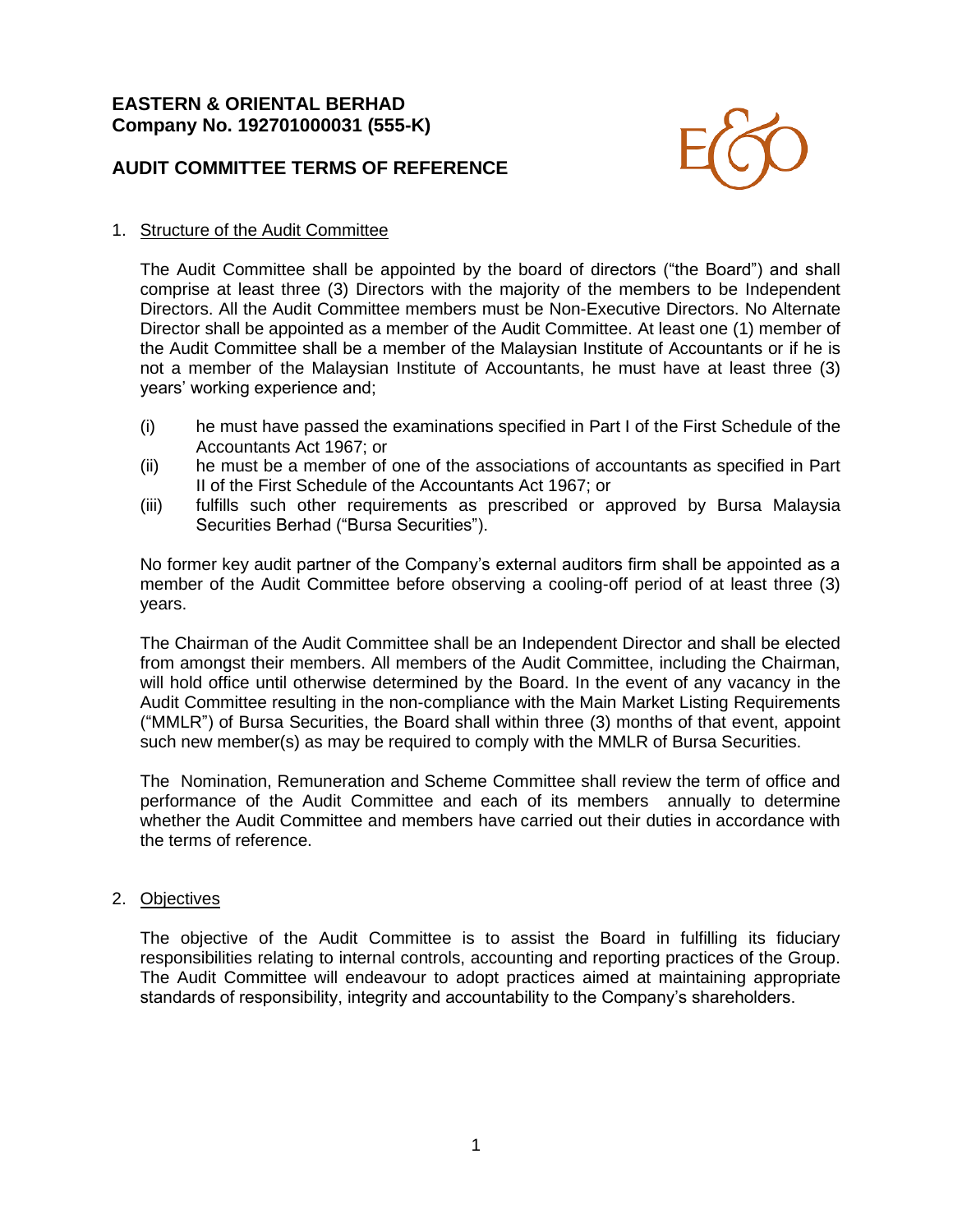## **EASTERN & ORIENTAL BERHAD Company No. 192701000031 (555-K)**

## **AUDIT COMMITTEE TERMS OF REFERENCE**



#### 3. Authority

The Audit Committee is authorised by the Board to:

- (i) investigate any matter within its terms of reference;
- (ii) have the resources which are required to perform its duties;
- (iii) have full and unrestricted access to any information pertaining to the Company;
- (iv) have direct communication channels with the external auditors and person(s) carrying out the internal audit function activity (if any);
- (v) obtain independent professional or other advice; and
- (vi) convene any meetings with the external auditors, the internal auditors or both, excluding the attendance of other Directors and employees of the Company, whenever deemed necessary.

#### 4. Functions

- 4.1. To review the following and report the same to the Board:
	- (i) with the external auditors, the audit plan;
	- (ii) with the external auditors, their evaluation of the system of internal controls;
	- (iii) with the external auditors, their audit report;
	- (iv) the assistance given by the employees of the Company to the external auditors;
	- (v) the adequacy of the scope, functions, competency and resources of the internal audit functions and that it has the necessary authority to carry out its work; and in connection therewith, decide on the appointment and removal, scope of work, performance evaluation and budget for the internal audit function, to ensure the internal audit function is effective and is able to function independently;
	- (vi) the internal audit programme, processes, the results of the internal audit programme, processes or investigations undertaken and whether or not appropriate action is taken on the recommendations of the internal audit function;
	- (vii) the quarterly results and year end financial statements, prior to the approval of the Board, focusing particularly on:
		- changes in or implementation of major accounting policy;
		- significant matters highlighted including financial reporting issues, significant judgments made by management, significiant and unusual events or transactions, and how these matters are addressed;
		- the going concern assumption; and
		- compliance with accounting standards, regulatory and other legal requirements.